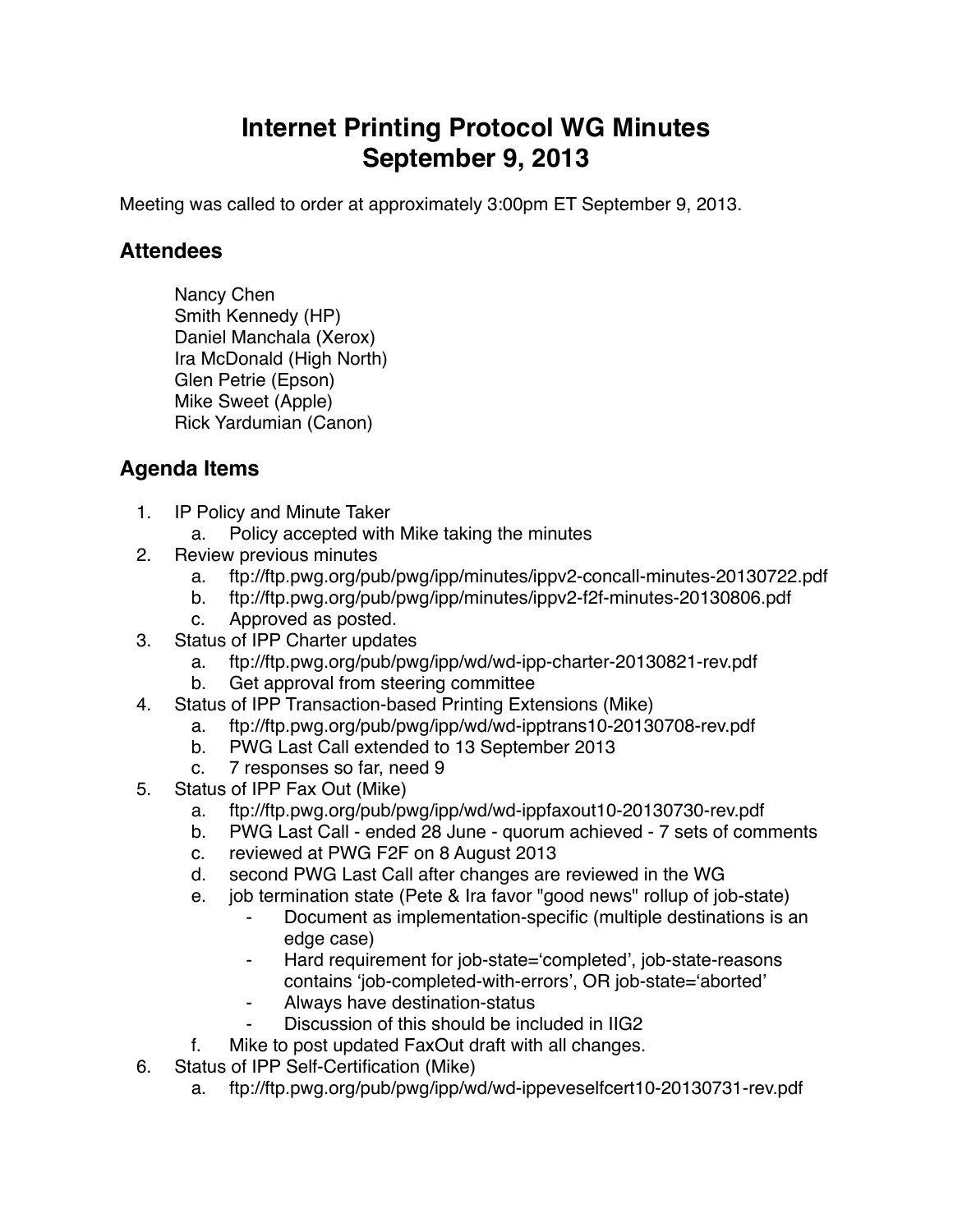- b. Updated ipptool and new ippfind
- c. waiting for new draft from Mike
- 7. Status of IPP Implementor's Guide v2.0 (Smith)
	- a. ftp://ftp.pwg.org/pub/pwg/ipp/wd/wd-ippig20-20130722-rev.pdf
	- b. reviewed at PWG F2F on 6 August 2013
	- c. waiting for new draft from Smith
- 8. Status of IPP Finishings v2.0 (Mike)
	- a. ftp://ftp.pwg.org/pub/pwg/ipp/wd/wd-ippfinishings20-20130814.pdf
	- b. Initial draft pending review
- 9. Review of IPP Shared Infrastructure Extensions (Mike)
	- a. ftp://ftp.pwg.org/pub/pwg/ipp/wd/wd-ippsix10-20130730-rev.pdf
	- b. Notes from Cloud session:
		- Review cloud service operations to make sure that Table 4 Infrastructure Printer operations match (MAY for service operations, MUST NOT for device operations)
	- c. Resume at section 5.5
	- d. Section 5.5: Add examples of client-error-not-fetchable
	- e. Section 5.8 (Update-Document-State)
		- Add impressions-completed, k-octets-processed, media-sheetscompleted
	- f. Section 5.9 (Update-Job-State):
		- Add job-k-octets-processed
			- Note that Proxy OPTIONALLY supplies this attribute if it is processing the original document data, Infrastructure Printer MUST NOT accept this attribute if the Proxy has fetched preprocessed document data
		- Add attribute to Fetch-Document response that indicates whether document data has been preprocessed "document-preprocessed (boolean)"
	- g. Section 5.10 (Update-Output-Device-State):
		- Fix typo: Update-Job-State should be Update-Output-Device-State
		- Add "printer-input-tray", "printer-output-tray", "printer-supplies", and any other read-only attributes
	- h. Section 6 (New Client-Infrastructure Printer)
		- ⁃ are -> is
			- Title change: "New Client to Infrastructure Printer Operations"
				- Also make the same change for section 5 "New Proxy to Infrastructure Printer Operations"
	- i. Section 6.1 (Get-Output-Device-Attributes)
		- Add note that filtering is missing here because there is no way for the Proxy to specify alternate values based on document format, etc.
	- j. Section 7.4.1 (fetch-document-attributes-supported)
		- MUST include the value "document-format-accepted"
	- k. Section 8.x:
		- Add section references to output-device-uuid operation attribute
	- l. Section 8.2: